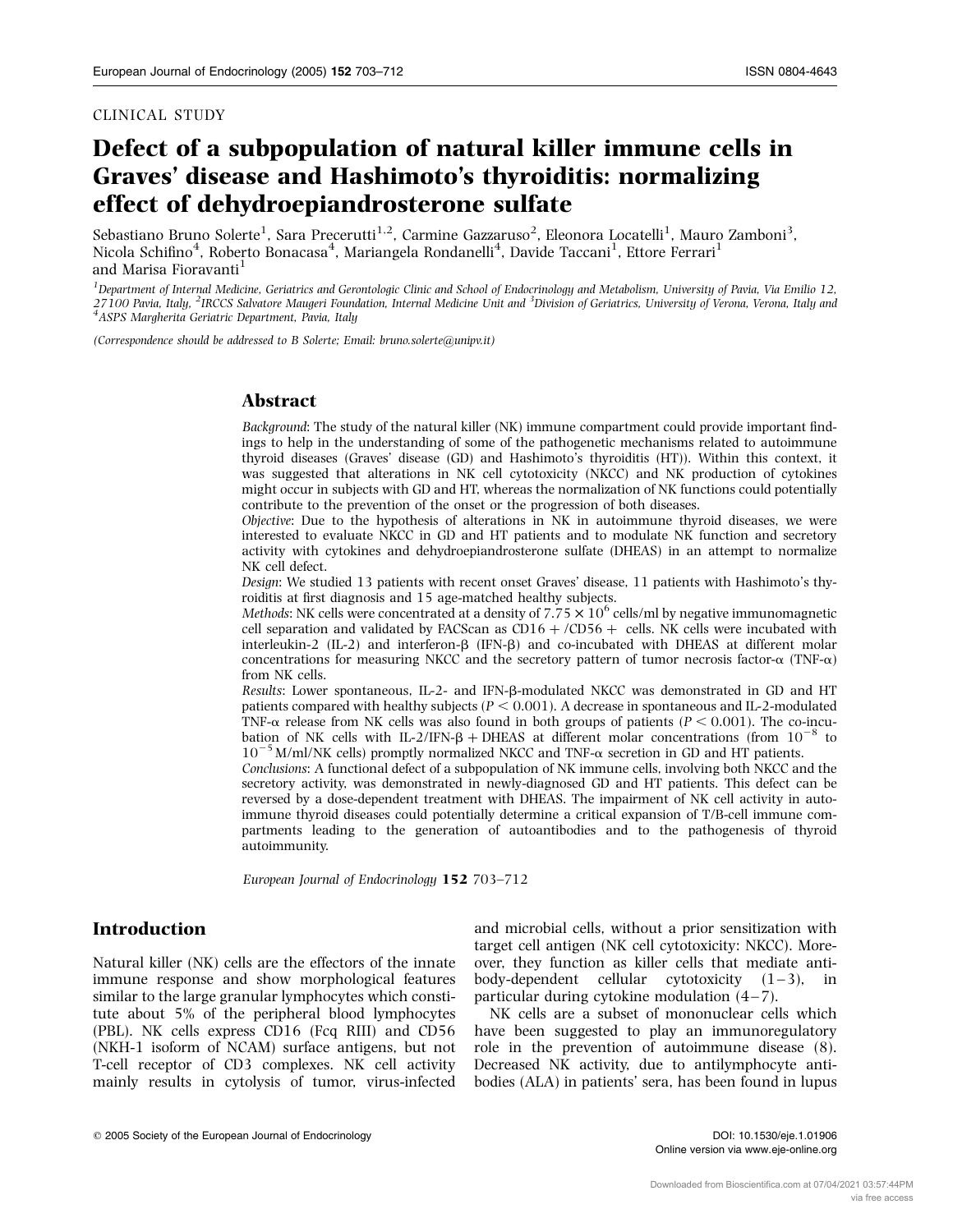erythematosus (9), Sjogren's syndrome and rheumatoid arthritis (10), whereas in other diseases such as multiple sclerosis (11) and Crohn's disease (12), a role for viral antigen was suspected to cause disturbances in NK cell activity.

In autoimmune thyroid diseases such as Graves' disease (GD) and Hashimoto's thyroiditis (HT), antibodyand T cell-mediated death mechanisms and cytokineregulated apoptotic pathways were proposed as the responsible agents for thyrocyte depletion  $(13-16)$ ; moreover, several abnormalities of killer cell activity have been described  $(17-19)$ , while ALA, which constitute anti-asialo ganglioside membrane 1 (GMI) antibodies, a marker for NK cells, have been detected in sera of patients with GD and HT (19, 20). Moreover, the measurement of NK activity in PBL from GD patients by cytolytic assay or phenotypic analysis has produced widely different results, with reports of the activity being enhanced (21), normal (22, 23) or decreased  $(24-27)$ . The reduced effector activity in PBL from hyperthyroid patients would seem to be due to a functional defect rather than to a decreased NK cell count, and the incubation of PBL of GD patients with recombinant human interleukin-2 (rhIL-2) promptly reverses the NK cell defect (27). On the other hand, increased activity was found in hyperthyroid Graves' and HT patients (28), whereas NK cell activity was found to be reduced in GD and HT patients (29). All these findings suggest that in GD patients, as in other autoimmune diseases (30), there is a functional defect involving NK maturation and/or functional activation.

The mechanism by which NK cells could influence autoimmunity is still controversial (31). However, it remains possible that autoimmune diseases could be dependent on chronic viral infections due to the decreased NKCC against virus-infected cells or to NK modulation of autoimmune responses by the regulation of B/T cells survival and/or expansion. In effect, NK cells produce some Th2-associated cytokines, such as interleukin (IL)-5 and IL-13, that may enhance B cell activity and indirectly suppress Th1 autoimmune cellmediated responses (8).

Because of the role of NK cells in the onset and progression of autoimmunity, a great deal of attention has been focused on the objective to enhance NK cell function in order to normalize NK defects. Interferon (IFN)-  $\alpha$  has been studied in myasthenia, and during IFN- $\alpha$ treatment the CD4 T lymphocytes count and the CD4/CD8 ratio increased, while NK cells underwent maturation also restoring NK cytotoxic function (32). Moreover, dehydroepiandrosterone sulfate (DHEAS) has been proposed for the treatment of systemic lupus erythematosus (33). It is well known that DHEAS exerts multiple immune functions (34, 35) also enhancing NKCC via local production of the immunoregulatory peptide insulin-like growth factor I (36, 37).

Within this context, the aim of the present study was to evaluate the functional alterations of spontaneous and IL-2-/IFN- $\beta$ -mediated NKCC and of TNF- $\alpha$  release from circulating NK cells in subjects with GD and HT. TNF- $\alpha$  secretion was chosen as one of the main inflammatory markers of cytokine production by NK cells. Since a role for DHEAS could be expected in the modulation of NKCC in subjects with thyroid autoimmunity, the co-incubation of NK cells with  $IL-2 + DHEAS$  and with IFN- $\beta$  + DHEAS was performed in order to normalize NKCC and NK production of cytokines.

## Materials and methods

### Patients with GD and HT and healthy subjects

The study concerned 13 subjects with newly diagnosed Graves' disease (GD), 11 subjects with newly diagnosed Hashimoto's thyroiditis (HT) and 15 matched healthy subjects. Diagnosis of GD was based on standard clinical (subjective and objective) criteria, high thyroid hormone levels (free-thyroxine  $(T4) > 48$  pmol/l in all subjects), suppressed basal thyrotropin (TSH) levels  $(< 0.08$  U/l in all subjects), positive anti-TSH-receptor antibodies  $(>22 \text{ U/l}$  in all subjects) and a diffuse uptake on <sup>99<sub>m</sub>Tc pertechnetate scintigraphy; four GD</sup> subjects had ophthalmopathy. HT subjects were diagnosed on the basis of clinical symptoms, low thyroid hormone levels (free-T4  $\leq 6$  pmol/l in all subjects), high basal TSH levels  $(>25 \text{ U/l}$  in all subjects), on the presence of anti-thyroid peroxidase antibodies  $(>1600$  U/l in all subjects) and of anti-thyroglobulin autoantibodies  $(>850$  U/l in all subjects), and on the basis of thyroid ultrasound that revealed a diffuse reduction of echogenicity compatible with thyroiditis. Therefore, all HT subjects were hypothyroid during the recruitment period. Furthermore, as partial support for the clinical diagnosis of HT, all these subjects presented with lymphocytic thyroid infiltration established by fine needle aspiration.

All patients gave their informed consent to the study, in accordance with the Helsinki Declaration, and were investigated before any treatment. Clinical, biochemical and immunological characteristics of healthy GD and HT subjects are summarized in Table 1. Serum DHEAS was also determined in all subjects with a specific RIA (Coat-A-Count DHEA-SO<sub>4</sub>, DPC, Los Angeles, CA, USA) (Table 1).

GD patients were studied at the time of diagnosis and after 4 and 8 weeks of treatment with the antithyroid drug methimazole (MTZ). The treatment was started with a dose of 15 mg MTZ per day for 1 week (5 mg before every meal: 0700 h, 1300 h, 2000 h) and was continued with 30 mg MTZ for 3 weeks (10 mg every meal), finally returning to 15 mg/day for the last period of 4 weeks. All the patients were euthyroid within 4 weeks of treatment. HT patients were studied at the time of diagnosis and after 4 and 8 weeks of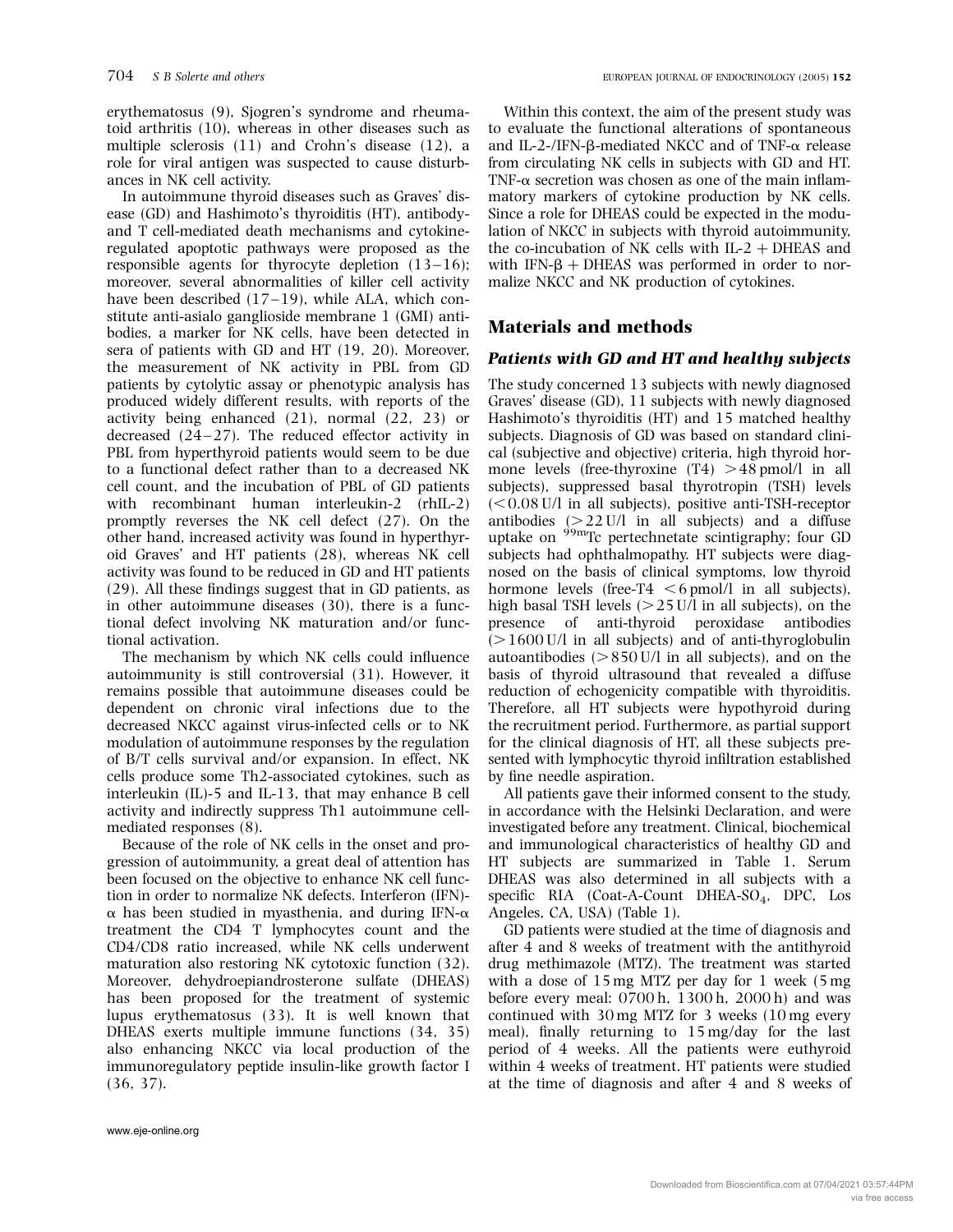|                                      | <b>Healthy subjects</b> | <b>GD patients</b> | <b>HT</b> patients | <b>ANOVA F test</b> |
|--------------------------------------|-------------------------|--------------------|--------------------|---------------------|
| Number of subjects/patients          | 15                      | 13                 | 11                 |                     |
| Women:men                            | 9:6                     | 10:3               | 7:4                |                     |
| Age (years)                          | $38 + 5.3$              | $37 + 9.9$         | $41 \pm 7.4$       | <b>NS</b>           |
| Albumin (g/l)                        | $43.5 \pm 3$            | $42.8 \pm 3.1$     | $43.1 \pm 2.8$     | <b>NS</b>           |
| Pre-albumin (g/l)                    | $0.33 \pm 0.03$         | $0.31 \pm 0.05$    | $0.32 \pm 0.04$    | <b>NS</b>           |
| Transferrin (g/l)                    | $3.17 \pm 0.3$          | $3.15 \pm 0.6$     | $3.12 \pm 0.3$     | <b>NS</b>           |
| Lymphocytes (cells/mm <sup>3</sup> ) | 1997±60                 | $1965 + 71$        | $1973 + 77$        | <b>NS</b>           |
| $CD16 + (%)$                         | $10.1 \pm 5.2$          | $9.8 + 5.6$        | $9.6 \pm 6.1$      | <b>NS</b>           |
| $CDS6 + (%)$                         | $5.3 \pm 1.6$           | $5.7 \pm 1.8$      | $5.8 \pm 1.7$      | <b>NS</b>           |
| DHEAS $(\mu g/ml)$                   | $6.3 \pm 0.8$           | $5.3 \pm 0.5$      | $5.1 \pm 0.6$      | P < 0.01            |

Table 1 Clinical, biochemical and immunological parameters of healthy subjects and GD and HT patients. Results are means $\pm$ s.D.

NS, not significant.

replacement therapy with L-thyroxine  $(75-100 \,\mu\text{g}/\text{da}$ ily) and all the patients were euthyroid within 4 weeks of treatment. The study of NK cell cytotoxicity (NKCC) and of TNF- $\alpha$  secretion by NK cells was conducted before and after 4 and 8 weeks of treatment with MTZ and L-thyroxine.

#### Immunological procedure for NK separation and modulation

Complete medium containing RPMI 1640 medium (HyClone Laboratories Inc., Logan, UT, USA) enriched with 10% inactivated fetal bovine serum (FBS), 1% glutamine (HyClone Laboratories Inc.) and  $50 \mu g/ml/gen$ tamycin (Irvine Scientific, Santa Ana, CA, USA) was used for all cultures and cytotoxicity assays. Inactivation of FBS was performed by treatment with dithiothreitol, a procedure that eliminates all detectable growth factors (38). The human myeloid cell line, K562, was the source of sensitive targets for measurements of NK cytotoxicity (39, 40). The cell line K562 was maintained in our laboratory in suspension culture flasks at  $37^{\circ}$ C in a  $5\%$  CO<sub>2</sub> incubator (Heraeus BB 6220, Hanau, Germany). All target cells used were  $>90\%$  viable, as measured by Trypan Blue dye exclusion (Trypan Blue solution 0.4%, Sigma Chimica, Milano, Italy). Peripheral blood mononuclear cells (PBMC) were obtained from heparinized venous blood samples in all subjects fasting for 12 h before venipuncture. PBMC cells were immediately separated by Ficoll-Hypaque density centrifugation (41) (Lympholyte-H, Cedarlane Laboratories Limited, Hornby, Ontario, Canada). Plastic-adherent cells were removed by incubation at  $37^{\circ}$ C in petri-cultured dishes for 1 h. The remaining non-adherent cell population was passed through nylon wool columns preincubated for 1 h with RPMI 1640 supplemented with 10% heat-inactivated autologous serum (RPMI/AS) at  $37^{\circ}$ C (5% CO<sub>2</sub>) in air). T/NK cells were obtained by rinsing the columns with tissue culture medium which leaves B cells and remaining monocytes attached to the nylon wool (42). The enriched fraction of PBMC, containing T/NK cells, was used for the separations in the magnetic field. For the immunomagnetic separation we used the magnetic cell separation (MACS) system and the NK cells isolation kit for the negative enrichment (Miltenyi Biotech GmbH, Bergisch Gladbach, Germany). Washed PBMC were resuspended in 80  $\mu$ l buffer (per 10<sup>7</sup> total cells) containing PBS and supplemented with 0.5% BSA. PBMC were incubated for 15 min at  $6^{\circ}$ C with 20 µl reagent consisting of modified CD3, CD4, CD19, CD33 antibodies of mouse IgG1 isotype to label non NK cells. Thereafter the cells were washed once in PBS and incubated for 15 min at 6 °C with 20  $\mu$ l colloidal superparamagnetic MACS microbeads recognizing non NK cells. Labeled and unlabeled cells were separated in a high gradient magnetic field, generated in a steelwool matrix inserted into the field of a permanent magnet (43, 44). The negative unlabeled cells, representing the enriched non-magnetic NK cell fraction, were eluted from the separation column outside the magnetic field in a laminar flow to ensure appropriate asepsis. The efficiency of separation was evaluated by flow cytometry, using a FACScan (Becton Dickinson, Mountain View, CA, USA). The sample obtained from the negative fraction was stained with FITC-conjugated NK cells antibodies  $(CD56 + CD16 + )$  and counted for total NK cell number. Anti-leu 11b (anti-CD16) and anti-leu 19 (anti-CD56) were purchased from Becton Dickinson. The procedure allowed us to separate the negative NK cell population within  $2 h$  with yields  $> 95\%$  and a purity of  $97\pm1\%$  for CD16 + , CD56 + NK cells. The viability of the NK subpopulation was determined by Trypan Blue uptake before the cytotoxicity assay against K562 cells and was  $>95%$  viable in all subjects.

After the magnetic separation, NK cells were washed three times (with 0.9% saline and complete RPMI medium), and finally resuspended to a measured density of  $7.75 \times 10^6$  cells/ml of complete medium. NK effector cells were incubated for  $20 h$   $(45, 46)$  at  $37^{\circ}$ C in a humidified atmosphere of 95% air and 5% CO<sub>2</sub>, with IL-2, IFN- $\beta$  and IL-2 and IFN- $\beta$  co-incubated with DHEAS in order to determine modulated NKCC; NK cells were also incubated without modulators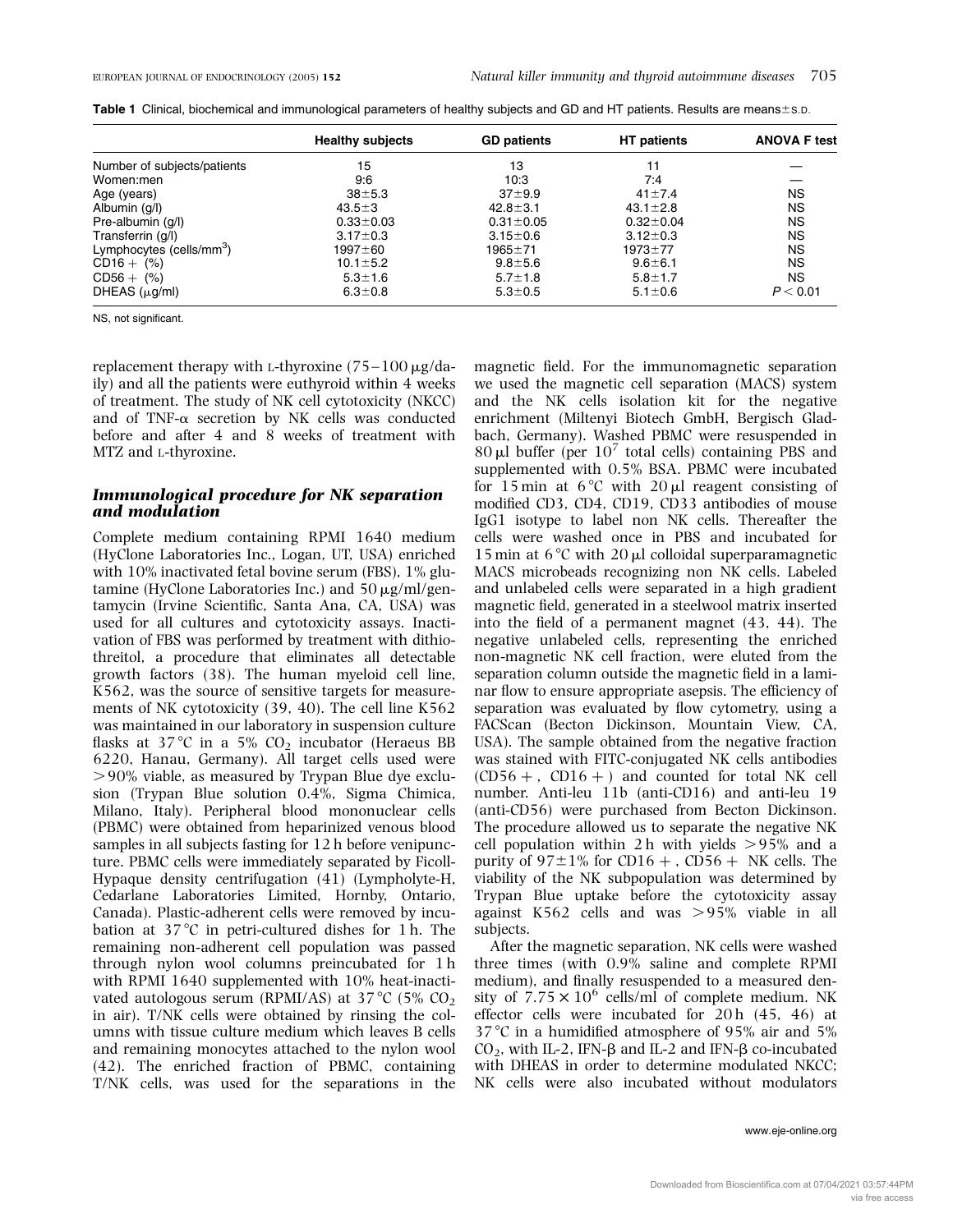(using  $100 \mu l$  of the vehicle RPMI) for measurement of spontaneous NKCC. IL-2 (recombinant human IL-2; Proleukin, Chiron Corporation, Emeryville, CA, USA) was employed at final concentrations of 50 and  $100$  IU/ml/ $(7.75 \times 10^6)$  NK cells. IFN- $\beta$  (recombinant human IFN-b; Betantrone, Italfarmaco S.p.A., Milano, Italy) was used at final concentrations of 325 and  $650$  IU/ml/(7.75  $\times$  10<sup>6</sup>) NK cells. DHEAS (Sigma Chimica, Italy) was diluted in complete fresh medium (in a 0.1 ml final volume) and used at final molar concentrations of  $10^{-7}$ ,  $10^{-6}$  and  $10^{-5}$  M/ml/(7.75  $\times$   $10^{6}$ ) NK cells (36). DHEAS was also co-incubated with IL-2 at  $100 \text{ IU/ml}/(7.75 \times 10^6)$  NK cells and with IFN- $\beta$ at 650 IU/ml/(7.75  $\times$  10<sup>6</sup>) NK cells. After incubation, the NK cells were washed twice with 0.9% saline and then once with complete medium containing modified medium 199 and 5% fraction V bovine albumin (Sigma Chemical Co., St Louis, MO, USA).

#### Procedure of NKCC evaluation

After washing three times with 0.9% saline and complete medium (medium  $199 + 5%$  albumin fraction V),  $3 \times 10^4$  target cells in 0.1 ml complete medium were mixed in triplicate with various concentrations of NK effector cells in the wells of a round-bottomed 96-hole standard microtiter plate (TPP, Celbio, Pero-Milano, Italy), at a final total volume of 0.2 ml. These mixtures gave final effector:target ratios (E:T) of 25:1, 12.5:1, 6.25:1, 3.125:1. After a second incubation for 4 h at 37 °C in a 5%  $CO<sub>2</sub>$  atmosphere, the microtiter plate was centrifuged and a fixed aliquot (0.1 ml) of supernatant was extracted from each well and transferred to the corresponding wells of a flat-bottomed microtiter plate. The cytotoxicity assay of NK cells was based on the kinetic measurement, by a computer-assisted (Milenia Kinetic Analyzer DPC, Los Angeles, CA, USA) microtiter plate reader, of the amount of lactate dehydrogenase (LDH) released in the supernatant of target cells, according to the calculation of Korzeniewski and Callewaert (47). Subsequently, 0.1 ml lactic acid dehydrogenase substrate mixture (48) was added to each well with intervals of 3 s. Data on NK activity of effector cells incubated with modifiers were expressed as lytic units  $(LU)/10<sup>7</sup>$ cells (48) and as a percentage of increase and decrease of specific lysis. The reproducibility of the cytotoxicity assay was evaluated on triplicate measurements and  $was < 2\%$ .

#### **Procedure for TNF-** $\alpha$  **evaluation**

A  $500 \mu l$  volume of the supernatants of cultured NK cells was centrifuged at  $4^{\circ}$ C and  $300 \mu$ l were rapidly frozen at  $-80$  °C until assay for the cytokine TNF- $\alpha$ . Hence, the fluids were resuspended at  $4^{\circ}$ C and analyzed for the TNF- $\alpha$  concentration by using a high sensitive colorimetric sandwich ELISA (Quantikine Human TNF-a, R&D Systems Inc., Minneapolis, MN, USA). The sensitivity of the method was 0.5 pg/ml and the intraand interassay precisions were respectively 5% and 8%. TNF- $\alpha$  concentrations in the supernates of NK cells were measured in spontaneous conditions and after modulation with lipopolysaccharide (LPS)  $(1 \mu g/ml)$ , IL-2 (50 and 100 U/ml), DHEAS  $(10^{-7})$ ,  $10^{-6}$  and  $10^{-5}$  M/ml) and IL-2 (100 U/ml) co-incubated with DHEAS  $(10^{-7}, 10^{-6} \text{ and } 10^{-5} \text{ M/ml})$ .

#### Statistical analysis

One-way analysis of variance (ANOVA F-test) was employed to measure differences concerning clinical, metabolic, hematologic and nutritional parameters among healthy subjects and GD and HT subjects. Non-parametric Wilcoxon signed-rank and sum-rank test were employed to evaluate differences in NKCC and TNF- $\alpha$  release evaluated in the different experimental conditions. Correlations were performed using the parametric Pearson's regression test. A P value of less than 0.05 was considered significant. All analyses were run with the SPSS/PC  $+$  V 3.0 statistical package (SPSS Inc., Chicago, IL, USA).

### Results

Table 1 summarizes the clinical, biochemical and immunological characteristics and serum DHEAS concentrations of healthy subjects and GD and HT patients. No differences concerning the total number of lymphocytes and the percentage of NK cells expressing CD16 and CD56 monoclonal antibodies were demonstrated among the groups. Furthermore, nutritional parameters were found to be similar in all the subjects examined. On the other hand, a significant reduction  $(P < 0.01)$  in serum DHEAS levels was found in GD and HT subjects compared with the healthy group.

Figure 1 shows the mean changes  $(\pm s.D.)$  of spontaneous and  $IL-2-/IFN-\beta$ -modulated NKCC in healthy subjects and in patients with GD and HT. The results are expressed as lytic units and as percentage increase of NKCC from basal conditions. A significant reduction in both spontaneous and IL-2-/IFN-b-stimulated NKCC was found in GD and HT patients compared with healthy subjects. Figure 2 shows the mean variations  $(\pm s.p.)$  in spontaneous and modulated (with LPS and IL-2) TNF- $\alpha$  secretion by NK cells in healthy subjects and in patients with GD and HT. A significant reduction in TNF-a production was demonstrated after exposure with LPS and IL-2 in GD and HT patients. Figure 3 shows the mean changes  $(\pm s.p.)$  of NKCC and TNF- $\alpha$  secretion during modulation with DHEAS in healthy subjects and in patients with GD and HT. A dose-dependent increase in both NKCC and TNF- $\alpha$  release was found during modulation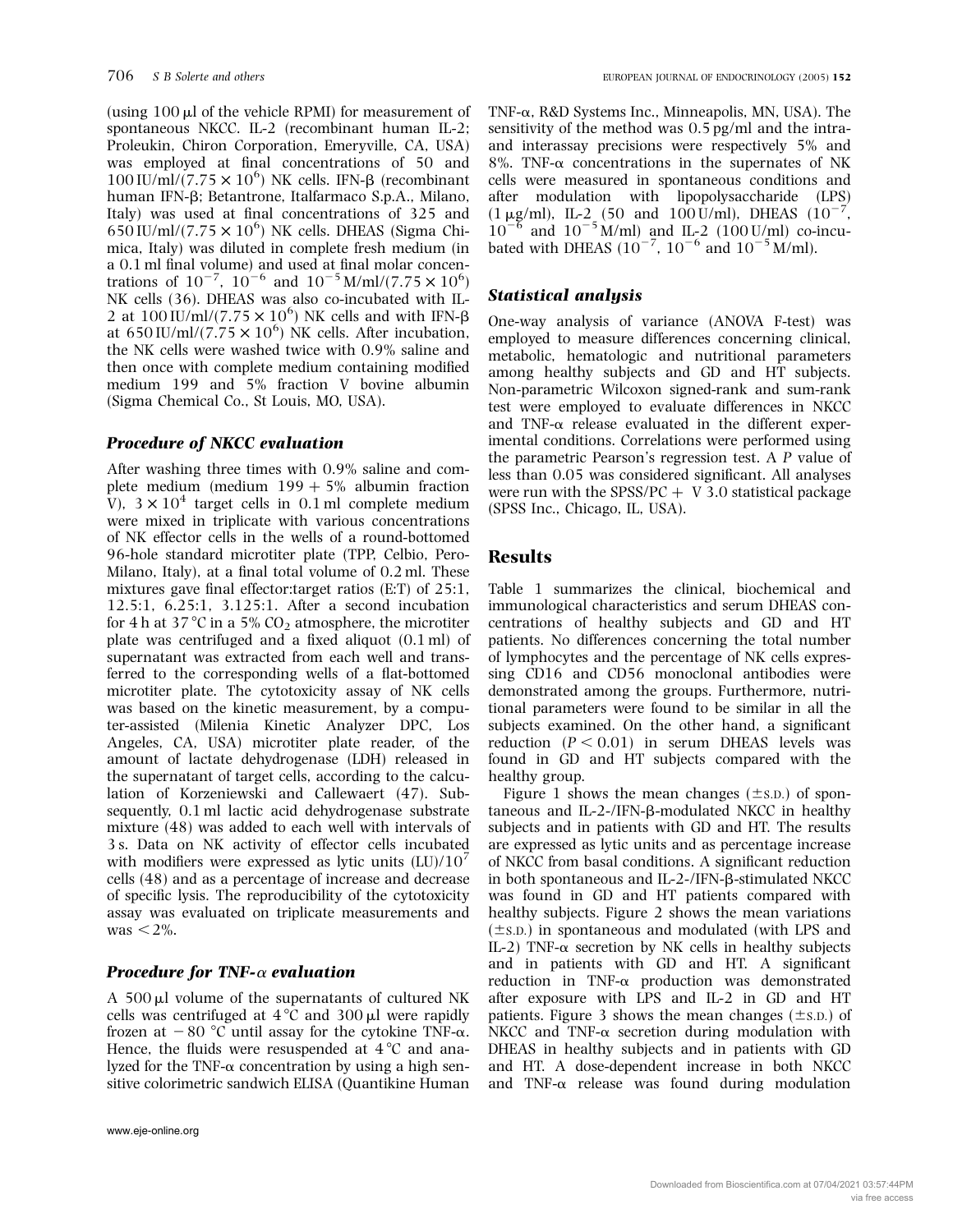

Figure 1 Mean variation in natural killer cell cytotoxicity (NKCC), expressed as lytic units (LU) and as percentage increase of NKCC from baseline, after incubation with IL-2 (50 and 100 IU/ml) and IFN-B (325 and 650 IU/ml). Data (mean ± s.D.) for healthy subjects (open bars), GD patients (dashed bars) and HT patients (solid bars) are shown.  $*P < 0.001$  compared with healthy subjects.

with DHEAS in all groups. Figure 4 shows the mean variations  $(\pm s.D.)$  in NKCC after co-incubation of NK cells with cytokines (IL-2,  $100$  U/ml and IFN- $\beta$ , 650 U/ml) and DHEAS (from  $10^{-7}$  M to  $10^{-5}$  M) in healthy subjects and in patients with GD and HT. A dose-dependent increase and normalization of NKCC was found in GD and HT groups during DHEAS co-incubation with IL-2 and IFN- $\beta$ . Table 2 summarizes the data concerning NKCC and TNF- $\alpha$ secretion by NK cells and serum DHEAS levels following IL-2 and IFN- $\beta$  after 4 and 8 weeks of treatment with methimazole (GD subjects) or with replacement therapy with L-thyroxine (HT subjects). No changes in any of the immunological parameters were found after 4 weeks of treatment in either the GD and HT groups; a slight but significant improvement in NKCC and TNF- $\alpha$  release by NK cells was demonstrated after 8 weeks of treatment in the GD group. No changes in serum DHEAS concentration were found during either treatment.

Finally, no correlations among thyroid hormones and any of the immunological parameters (NKCC and TNF- $\alpha$  release by NK cells) were found in GD and HT subjects at diagnosis (data not reported).



Figure 2 Mean variations in TNF- $\alpha$ release from NK cells, expressed as  $pg/ml \times 7.75 \times 10^6$  NK cells, after incubation with LPS (1  $\mu$ g/ml) and IL-2 (50 and 100 IU/ml). Data (mean $\pm$ s.D.) for healthy subjects (open bars), GD patients (dashed bars) and HT patients (solid bars) are shown.  $*P < 0.001$ compared with healthy subjects.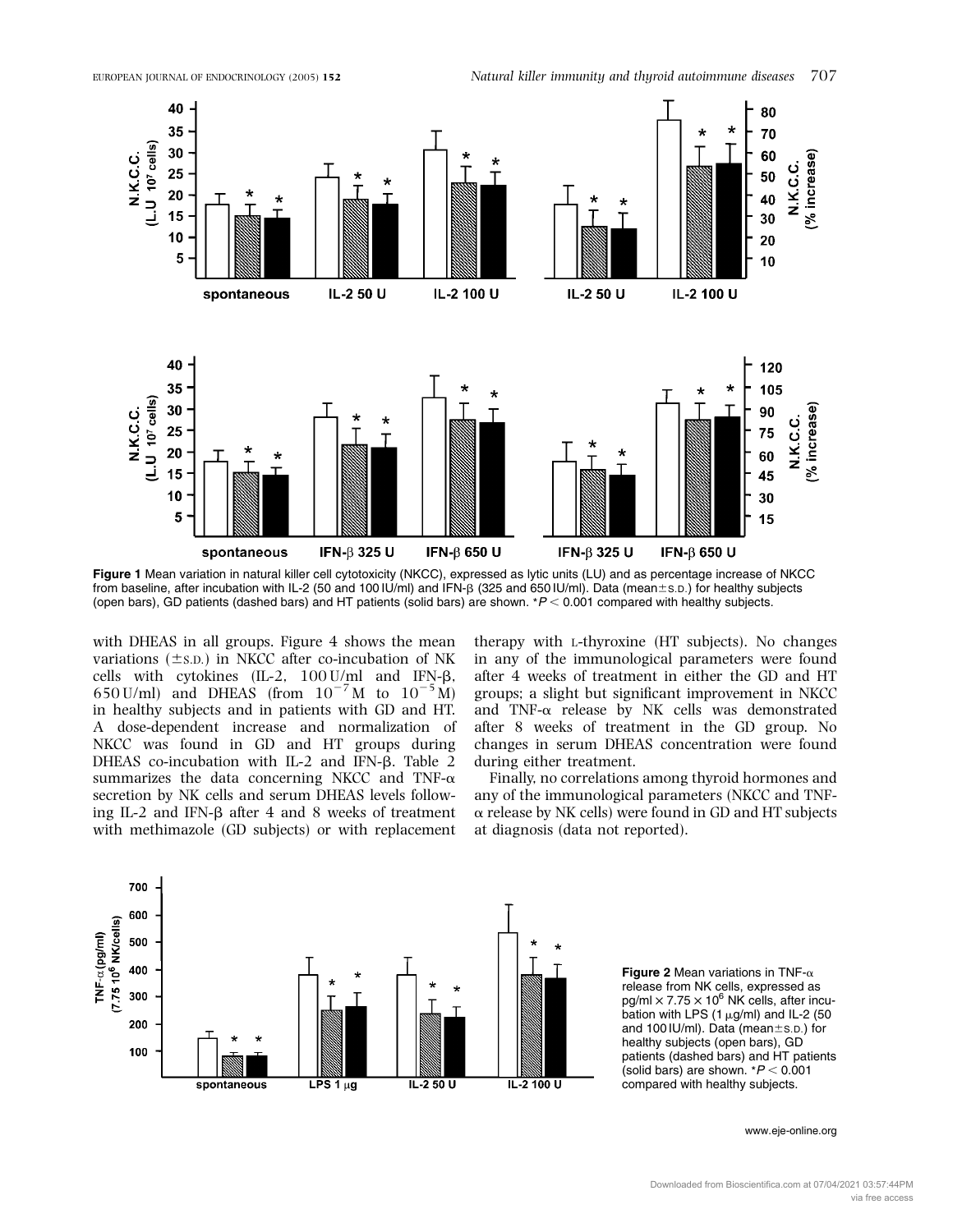

Figure 3 Mean variations in  $N<sup>K</sup>CC$  and TNF- $\alpha$  release from NK cells, after incubation with different molar concentrations of DHEAS. Data (mean±s.D.) for healthy subjects (open bars), GD patients (dashed bars) and HT patients (solid bars) are shown.  $*P < 0.001$ compared with healthy subjects;  $\bullet P < 0.001$  compared with spontaneous conditions and to  $10^{-7}$  M DHEAS.



Figure 4 Mean variations in NKCC, after co-incubation of IL-2 or IFN- $\beta$  with different molar concentrations of DHEAS. Data (mean $\pm$ s.D.) for healthy subjects (open bars), GD patients (dashed bars) and HT patients (solid bars) are shown.  $*P < 0.001$ compared with healthy subjects;  $\bullet P < 0.001$  compared with spontaneous conditions<br>and to 10<sup>–7</sup>M DHEAS.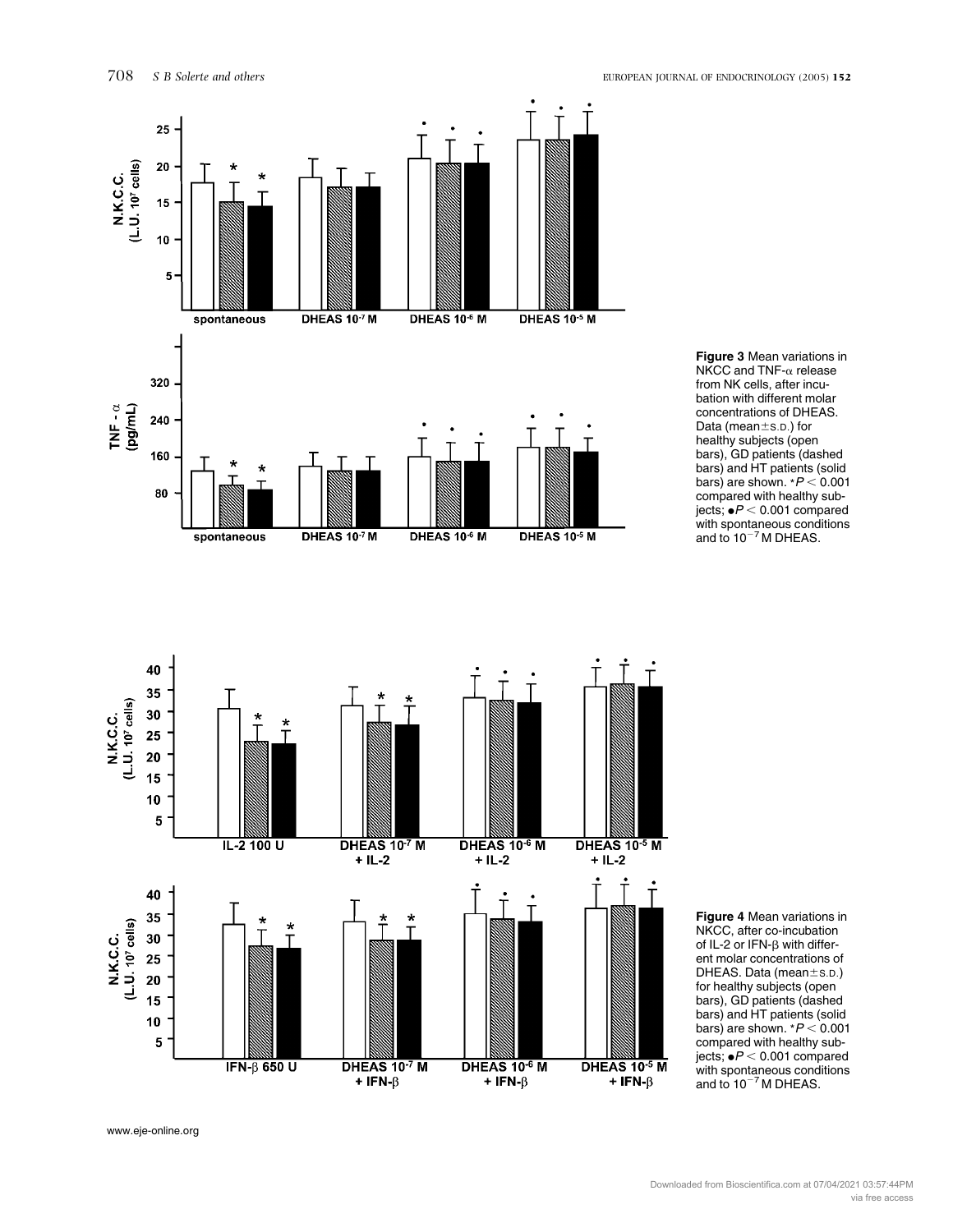Table 2 Immunological parameters evaluated during treatment with methimazole (GD subjects) and L-thyroxine (HT subjects). Data are presented as means $\pm$ s.p.

|                                           | <b>GD patients</b> |                |                 | <b>HT</b> patients |                |                |
|-------------------------------------------|--------------------|----------------|-----------------|--------------------|----------------|----------------|
|                                           | <b>Baseline</b>    | 4 weeks        | 8 weeks         | <b>Baseline</b>    | 4 weeks        | 8 weeks        |
| Number of patients                        | 15                 | 15             | 15              | 13                 | 13             | 13             |
| NKCC (LU) after IL-2 50 U                 | $18.0 \pm 3.3$     | $18.1 \pm 3.5$ | $19.3 + 4.1$    | $17.1 \pm 3.3$     | $17.3 \pm 3.2$ | $18.2 \pm 3.6$ |
| NKCC (LU) after IL-2 100 U                | $23.6 + 4.1$       | $24.9 \pm 4.6$ | $26.7 \pm 5.9*$ | $22.9 + 4.5$       | $23.7 \pm 4.8$ | $24.2 \pm 5.2$ |
| NKCC (LU) after IFN-B 325 U               | $22.8 \pm 6.1$     | $23.3 \pm 6.1$ | $23.8 \pm 5.7$  | $22.8 \pm 5.7$     | $23.1 \pm 5.5$ | $23.6 \pm 5.8$ |
| NKCC (LU) after IFN-B 650 U               | $27.1 \pm 5.2$     | $27.4 \pm 5.6$ | $28.6 \pm 6.2*$ | $27.0 \pm 4.7$     | $27.1 \pm 5.1$ | $27.9 \pm 5.8$ |
| TNF- $\alpha$ (pg/ml) after LPS 1 $\mu$ g | $278 + 31$         | $290 + 33$     | $308 + 51$      | $282 + 44$         | $303 + 40$     | $311 \pm 49$   |
| TNF- $\alpha$ (pg/ml) after IL-2 100 U    | $384 \pm 45$       | $396 + 52$     | $417 + 62*$     | $378 + 72$         | $381 \pm 66$   | $399 + 71$     |
| Lymphocytes (cells/mm <sup>3</sup> )      | 1965±71            | 1960±73        | $1982 + 82$     | $1973 + 77$        | $1978 + 71$    | $1974 + 74$    |
| $CD16 + (%)$                              | $9.8 + 5.6$        | $9.9 + 5.9$    | $9.5 \pm 6.7$   | $9.6 \pm 6.1$      | $9.7 \pm 5.7$  | $9.8 \pm 7.7$  |
| $CDS6 + (%)$                              | $5.7 \pm 1.8$      | $5.5 \pm 1.7$  | $5.7 \pm 1.9$   | $5.8 + 1.7$        | $5.9 \pm 1.4$  | $5.6 \pm 1.5$  |
| DHEAS $(\mu g/ml)$                        | $5.3 \pm 0.5$      | $5.2 \pm 0.4$  | $5.2 \pm 0.6$   | $5.1 \pm 0.6$      | $5.2 \pm 0.5$  | $5.2 \pm 0.7$  |

LU, lytic unit.

 $P < 0.05$  versus baseline (before treatment).

#### **Discussion**

NK immune alterations can be associated with the pathogenesis of thyroid autoimmune diseases (9–12), such as GD and HT  $(24-27)$ . In particular, the impairment of NK functions could induce the expansion of B/T cell subsets and activity by means of enhancing Th1 autoimmune cell-mediated responses and by increasing some Th2-associated cytokines, such as IL-5 and IL-13, that may indirectly suppress the Th1 autoimmune mechanism (8). Within this context, the demonstration of NK cell dysregulation, affecting both NKCC and NK secretory activity, could have important implications in the onset and progression of thyroid autoimmunity.

In the present study, we clearly found that in subjects with Graves' and Hashimoto's disease NKCC is depressed and that the secretion by NK of the inflammatory cytokine TNF- $\alpha$  is reduced under stimulation with LPS and IL-2. The defect of NK cells can affect both cytotoxic function and the ability of NK to produce cytokines. The depression of NK cells is, therefore, related to all of the functional aspects linked to the immune activity expressed by these cells (i.e. cytolytic and secretory functions).

As suggested in a previous study (27), the NK defect would seem to be due to a functional alteration rather than to a decreased number of NK cells. In effect, the percentage of  $CD16 + /CD56 +$  cells observed in GD and HT patients was similar to that found in healthy subjects, so suggesting that the count of peripheral blood NK cells was within normal limits in all the experimental conditions related to our study.

The functional alteration of NK cells, demonstrated in GD and HT subjects, has been correlated not only to an impaired ability of NK cells to respond to IL-2 but also to increased NKCC during modulation with IFN-b. Therefore, NKCC impairment could depend on a multiple post-transcriptional mechanism affecting

either interleukin or interferon stimulatory pathways inside NK cells. In effect, it is very interesting to observe that the NKCC abnormality found in GD and HT patients can involve multiple excitatory signals related to different concentrations of IL-2 and IFN- $\beta$  and the ability of NK cells to release the inflammatory cytokine TNF- $\alpha$ . Moreover, the reduced release of TNF- $\alpha$ , demonstrated in NK cells of GD and HT subjects, could be responsible for a further progressive failure in the NK maturation and cytotoxic response against K562 tumoral target cells.

Our results originally suggest, in agreement with prevoius studies (27, 30, 49), that in subjects with clinical thyroid autoimmunity there is a functional defect involving a subpopulation of mature cytotoxic NK lymphocytes either in the stage of basal pre-activated function (spontaneous NKCC) or during the specific dose-dependent activation with cytokines and LPS. Nevertheless, further studies should be performed in order to confirm these results in other subpopulations of NK cells (e.g. CD16 or CD56 bright cells) of patients with thyroid autoimmune disorders.

Since our study demonstrated the absence of correlations between serum levels of thyroid hormones and immunological parameters, NK alterations would seem to be directly associated with the autoimmune condition linked to GD and HT pathogenesis. This evidence can also be supported by the demonstration of the persistance of the NK defect even during the normalization of thyroid metabolic patterns with methimazole in GD subjects and with L-thyroxine in HT patients. Data concerning methimazole are in agreement with other studies that found no effect on NK cell function during in vitro pharmacologic exposure with relevant concentrations of methimazole (50).

Altogether, all the data presented in our study are in accordance with some preliminary experimental evidence that indicates a systemic immune alteration and a peripheral NK immune deficiency in thyroid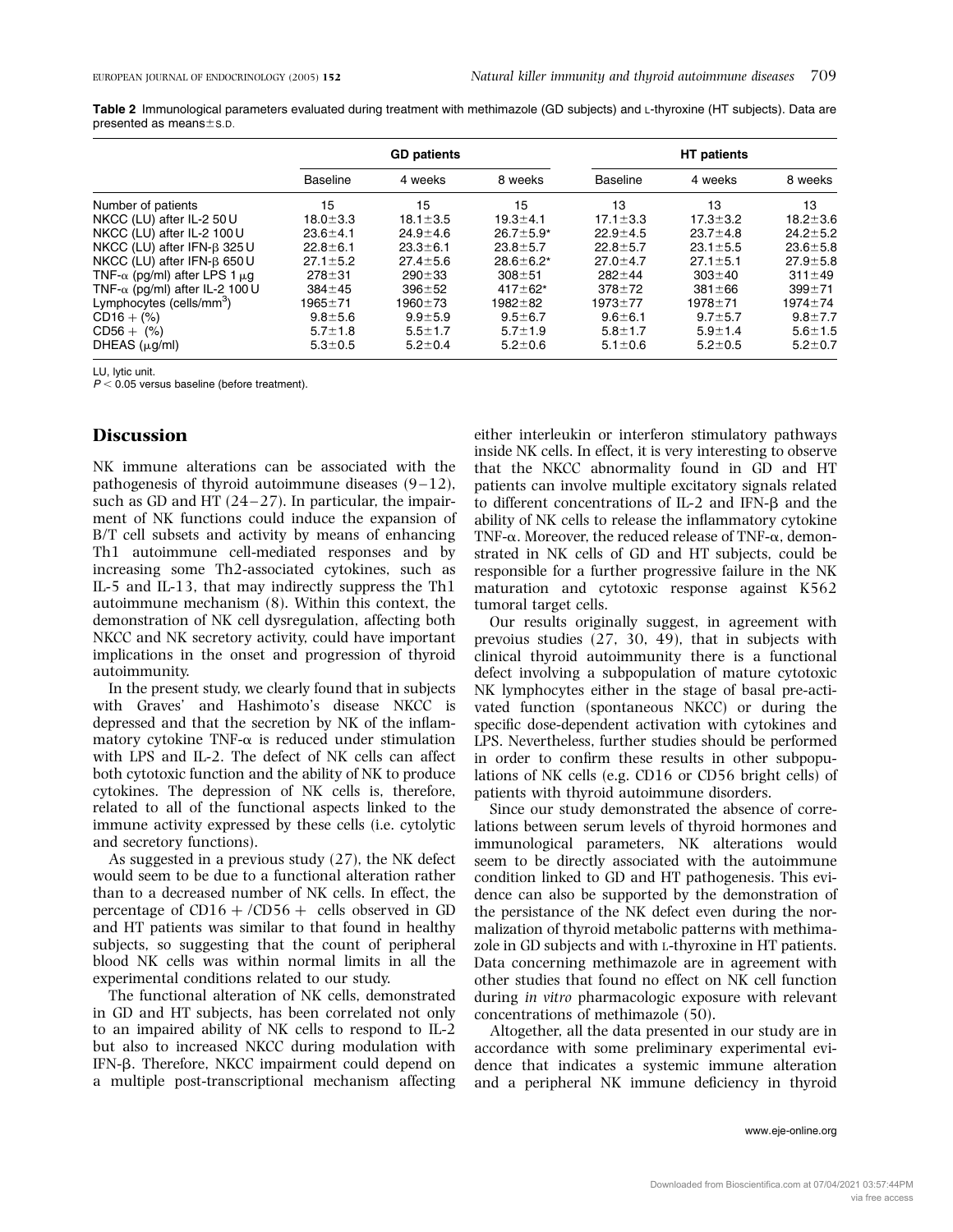autoimmune diseases (51). We suggest that the depression of NK activity could imply the potential expansion of T/B cell functions with a consequent up-regulation of auto reactive T lymphocytes, the production of thyroid-specific auto antibodies and lymphocytic migration and infiltration into the thyroid gland. Therefore, the complexity of NK functional depression could potentially be related to the pathophysiology of thyroid autoimmunity, also suggesting NK dysregulation as a trigger factor for GD and HT immunopathogenesis. Further studies concerning the correlations between NK and cells of the acquired immune system should be performed in order to confirm this preliminary hypothesis.

The normalization of NK cell activity in these clinical conditions could be very important in the prevention, or the delay, of some pathogenetic aspects related to the onset, progression and relapse of thyroid autoimmune disorders. In other words, a modulatory effect able to improve NKCC and NK secretory mechanisms, or boost NK cell number and functions, could represent a novel immunotherapeutic approach to GD and HT.

On these grounds, important studies indicate the role of dehydroepiandrosterone (DHEA) and its conjugate ester DHEA-sulfate (DHEAS) in the positive regulation of T/B immune cells and of NK cell activity (52, 53), the latter by means of IL-2 modulation (6, 53). Furthermore, our previous investigation demonstrated an excitatory dose-related mechanism of DHEAS on NKCC of healthy subjects in young and old age (36). Therefore, we hypothesized that DHEAS could be successfully employed in order to normalize NKCC and NK secretory function in newly diagnosed GD and HT subjects, so improving the potential disequilibrium between NK and T/B immune cells in these pathological conditions.

In effect, our investigation originally indicated that DHEAS restored, in a dose-dependent fashion, the physiological pattern of NKCC and NK secretory function in GD and HT subjects. Moreover, resulted of a certain importance the evidence that the positive effect of DHEAS towards NK was obtained in GD and HT patients with reduced serum DHEAS levels and that serum DHEAS remained unchanged during treatment with methimazole and L-thyroxine. The immune activity of DHEAS was prompt in the spontaneous conditions (i.e. without the use of immune modulators) and during the co-incubation of DHEAS with  $IL-2$  and IFN- $\beta$ . The effects of DHEAS on NKCC and TNF- $\alpha$  release from NK cells was therefore not entirely dependent on the increased availability and activity of  $IL-2$  or  $IFN-\beta$ within NK cells (6), but was also dependent on a direct mechanism involving basal NK cytolytic function and hence spontaneous NKCC. Anyway, DHEAS demonstrated a wide spectrum of physiological effects able to restore and normalize the derangement of NK function in subjects with associated thyroid autoimmune diseases and low serum DHEAS levels. Moreover, these results

In conclusion, our data demonstrated that important alterations in NK cell function are present in thyroid autoimmune disorders such as Graves' and Hashimoto's diseases, and that these changes are probably related to the set and progression of the autoimmune mechanism. These functional disorders are present before treatment and persisted during the normalization of thyroid function by methimazole and replacement therapy with L-thyroxine. NK immune cells are altered either during spontaneous conditions and IL-2/IFN-b modulation or during the intracellular pathway leading to synthesis and release of the inflammatory cytokine TNF- $\alpha$  (54). In both GD and HT, the reversibility of these alterations was reached after in vitro incubation of NK cells with different molar concentrations of DHEAS thus suggesting a potential novel therapeutical approach in the correction of the immunopathogenetic disorders found in thyroid autoimmunity.

## Acknowledgements

This work was supported by a grant from the University of Pavia (F.A.R. financial year 2004, Comitato 6) related to the scientific activity of Prof. Sebastiano Bruno Solerte.

#### References

- 1 Herberman RB & Ortaldo JR. Natural killer cells: their role in defences against disease. Science 1981 214 24–30.
- 2 Robertson MJ & Ritz J. Biology and clinical relevance of human natural killer cells. Blood 1990 76 2421–2438.
- 3 Bonnema JD, Rivlin KA, Ting AT, Schoon RA, Abraham RT & Leibson PJ. Cytokine enhanced NK cell mediated cytotoxicity. Positive modulatory effects of IL-2 and IL-12 on stimulus-dependent granule exocytosis. Journal of Immunology 1994 152 2098–2104.
- 4 Gidlund M, Orn A, Wigzell H, Senik A & Gresser I. Enhanced NK cell activity in mice injected with interferon and interferon inducers. Nature 1978 273 759– 761.
- 5 Trinchieri G & Santoli D. Enhancement of human natural killer cell activity by interferon. Journal of Immunology 1978 120 1845–1850.
- 6 Henney CS, Kuribayashi K, Kern DE & Gillis S. Interleukin-2 augments natural killer cell activity. Nature 1981 291 335–337.
- 7 Trinchieri G, Kobayashi M, Seehra J, London L & Perussia B. Response of resting human peripheral blood natural killer cells to interleukin 2. Journal of Experimental Medicine 1984 160 1147–1169.
- 8 Baxter AG & Smyth MJ. The role of NK cells in autoimmune disease. Autoimmunity 2002 35  $1-14$ .
- 9 Yabuhara A, Yang FC, Nakazawa T, Iwasaki Y, Mori T, Koike K, Kawai H & Komiyama A. A killing defect of natural killer cells as an underlying immunological abnormality in childhood systemic lupus erythematosus. Journal of Rheumatology 1996 23 171–177.
- 10 Goto M, Tanimoto K, Chihara T & Horiuchi Y. Natural cellmediated cytotoxicity in Sjogren's syndrome and rheumatoid arthritis. Arthritis and Rheumatism 1981 24 1377– 1382.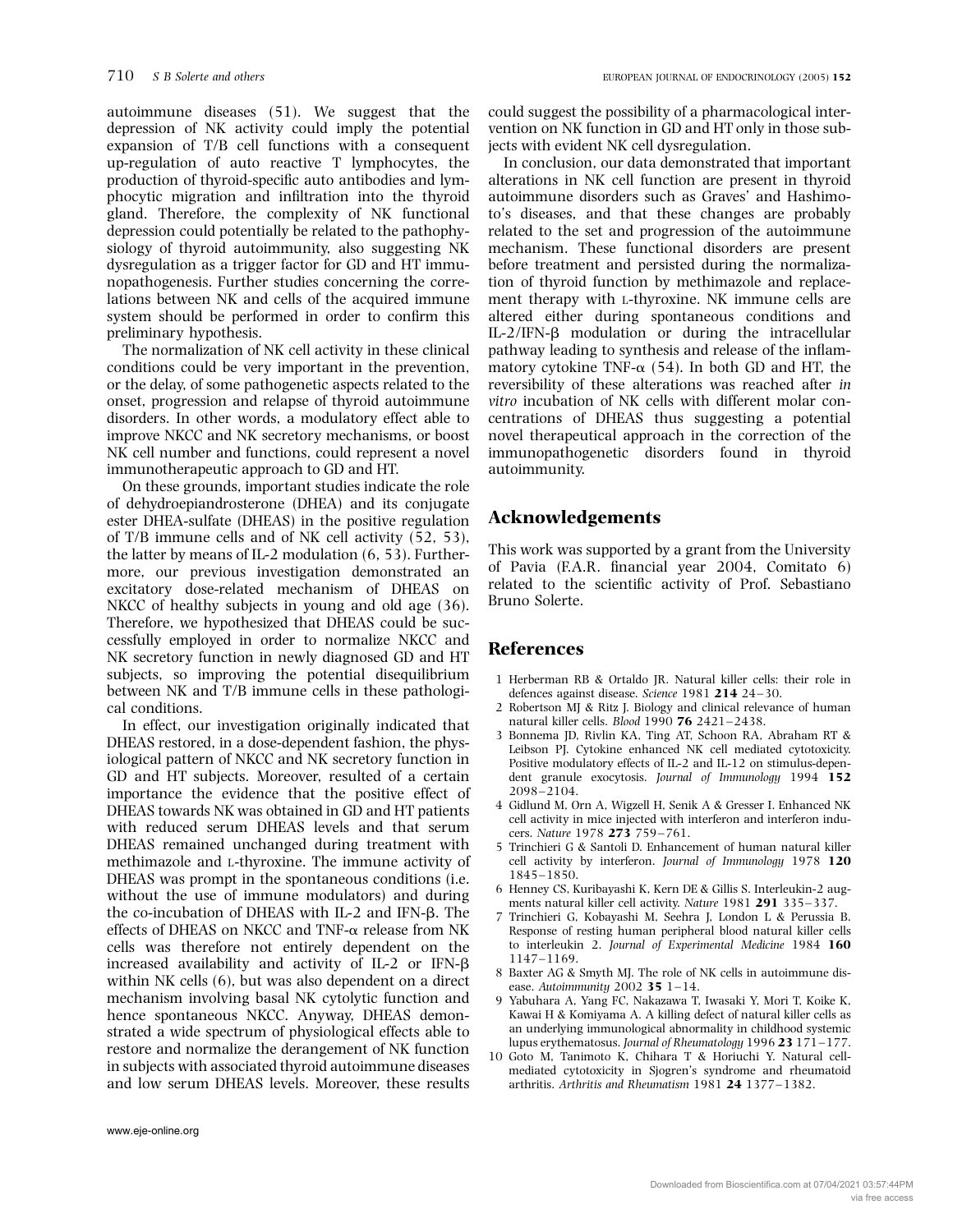- 11 Hauser SL, Ault US, Levin MJ, Garovoy MR & Weiner HL. Natural killer cell activity in multiple sclerosis. Journal of Immunology 1981 127 1114–1117.
- 12 Auer IO, Ziemer E & Sommer H. Immune status in Crohn's disease. Clinical and Experimental Immunology 1980 42 41-47.
- 13 Stassi G & De Maria R. Autoimmune thyroid disease: new models of cell death in autoimmunity. Nature Reviews. Immunology 2002 2 195– 204.
- 14 Itoh M, Uchimura K, Makino M, Kobayashi T, Hayashi R, Nagata M, Kakizawa H, Fujiwara K & Nagasaka A. Production of IL-10 and IL-12 in CD40 and interleukin-4 activated mononuclear cells from patients with Graves' disease. Cytokine 2000 12 688–693.
- 15 Massart C, Caroff G, Maugendre D, Genetet N & Gibassier J. Peripheral blood and intrathyroidal T cell clones from patients with thyroid autoimmune disease. Autoimmunity 1999 31 163–174.
- 16 Heuer M, Aust G, Ode-Hakim S & Scherbaum WA. Different cytokine mRNA profiles in Graves' disease, Hashimoto's thyroiditis, and nonautoimmune thyroid disorders determined by quantitative reverse transcriptase polymerase chain reaction (RT-PCR). Thyroid 1996 6 97–106.
- 17 Mori H, Amino N, Iwatani Y, Izumiguchi Y, Kumahara Y & Miyai K. Decrease of immunoglobulin G-Fc receptor-bearing T lymphocytes in Graves' disease. Journal of Clinical Endocrinology and Metabolism 1982 55 399–402.
- 18 Amino N, Mori H, Iwatani Y, Asari SI, Zumiguchi YI & Myiai K. Peripheral K lymphocytes in autoimmune thyroid disease: decrease in Graves' disease and increase in Hashimoto's disease. Journal of Clinical Endocrinology and Metabolism 1982 54 587– 591.
- 19 Sawada K, Saturami T, Imura H, Iwamori M & Nabai Y. Antiasialo-GMI antibody in sera from patients with Graves' disease and Hashimoto's thyroiditis [letter]. Lancet 1980 2 198.
- 20 Pruzanski W, Capes H, Baur R, Wenzel BE, Row VV & Volpe R. Biological activity of lymphocytotoxic antibodies in Graves' disease and Hashimoto's thyroiditis. Journal of Endocrinological Investigations  $1984 \text{ }7 \text{ }7-13$ .
- 21 Calder EA, Irvine WJ, Davidson NM & Wu FT. B and K cells in autoimmune thyroid disease. Clinical Experimental Immunology 1976 25 17–23.
- 22 Tezuka H, Eguchi K, Fukuda T, Otsubo T, Kawabe Y, Ueki Y, Matsunaga M, Shimamura C, Nalao H & Ishikawa N. Natural killer and natural killer-like activity of peripheral blood and intrathyroidal mononuclear cells from patients with Graves' disease. Journal of Clinical Endocrinology and Metabolism 1988 66 702– 707.
- 23 Pedersen BK, Feldt-Rasmussen U, Bech K, Perrild H, Klarlund K & Hoier-Madsen M. Characterization of the natural killer activity in Hashimoto's and Graves' diseases. Allergy 1989 44 477–481.
- 24 Wenzel B, Chow A, Schleusener H & Wall JR. NK cell activity in autoimmune thyroid disorders. Proceedings of the 57th Annual Meeting of the American Thyroid Association, Minneapolis 1981. Abstract T26.
- 25 Papic M, Stein-Streilein J, Zakarija M, McKenzie JM, Guffee J & Fletcher MA. Suppression of peripheral blood natural killer cell activity by excess thyroid hormone. Journal of Clinical Investigation 1987 79 404– 408.
- 26 Wang PW, Luo SF, Huang BY, Lin JD & Huang MJ. Depressed natural killer cell activity in Graves' disease and during antithyroid medication. Clinical Endocrinology 1988 28 205–214.
- 27 Marazuela M, Vargas JA, Alvarez-Mon M, Albarran F, Lucas T & Durantez A. Impaired natural killer cell cytotoxicity in peripheral blood mononuclear cells in Graves' disease. European Journal of Endocrinology 1995 132 175–180.
- 28 Hidaka Y, Amino N, Iwatani Y, Kaneda T, Nasu M, Mitsuda N, Tanizawa O & Miyai K. Increase in peripheral natural killer cell activity in patients with autoimmune thyroid disease. Autoimmunity 1992 11 239–246.
- 29 Wenzel BE, Chow A, Baur R, Schleusener H & Wall JR. Natural killer cell activity in patients with Graves' disease and Hashimoto's thyroiditis. Thyroid 1998 8 1019–1022.
- 30 Manzano L, Alvarez-Mon M, Abreu L, Vargas JA, Morena E, Corugedo F & Durantez A. Functional impairment of natural killer cells in active ulcerative colitis: reversion of the detective natural killer activity by interleukin 2. Gut 1992 33 246–251.
- 31 Flodstrom M, Shi FD, Sarvetnick N & Ljunggren HG. The natural killer cell - friend or foe in autoimmune disease? Scandinavian Journal of Immunology 2002 55 432–441.
- 32 Bolay H, Karabudak R, Aybay C, Candemir H, Varli K, Imir T & Kansu E. Alpha interferon treatment in myasthenia gravis: effects on natural killer cell activity. Journal of Neuroimmunology 1998 82 109–115.
- 33 van Vollenhoven RF. Dehydroepiandrosterone for the treatment of systemic lupus erythematosus. Expert Opinion on Pharmacotherapy 2002 3 23–31.
- 34 Khorram O, Vu L & Yen SS. Activation of immune function by dehydroepiandrosterone (DHEA) in age-advanced men. Journal of Gerontology 1997  $52$  M1-M7.
- 35 Nawata H, Yanase T, Goto K, Okabe T & Ashida K. Mechanism of action of anti-aging DHEA-S and the replacement of DHEA-S. Mechanisms of Ageing and Development 2002 123 1101-1106.
- 36 Solerte SB, Fioravanti M, Vignati G, Giustina A, Cravello L & Ferrari E. Dehydroepiandrosterone sulfate enhances natural killer cell cytotoxicity in humans via locally generated immunoreactive insulin-like growth factor I. Journal of Clinical Endocrinology and Metabolism 1999 84 3260–3267.
- 37 Solerte SB, Fioravanti M, Schifino N, Cuzzoni G, Fontana I, Vignati G, Govoni S & Ferrari E. Dehydroepiandrosterone sulfate decreases the interleukin-2-mediated overactivity of the natural killer cell compartment in senile dementia of the Alzheimer type. Dementia and Geriatric Cognitive Disorders 1999 10 21–27.
- 38 Van Zoelen EJ, Van Oostwaard TM, Van der Saag PT & De Laat SW. Phenotypic transformation of normal rat kidney cells in a growthfactor-defined medium: induction by a neuroblastoma-derived transforming growth factor independently of the EGF receptor. Journal of Cell Physiology 1985 123 151-160.
- 39 Timonen T, Ranki A, Saksele E & Hayry P. Fractionation, morphological and functional characterization of effector cells responsible for human natural killer activity against cell-line targets. Cellular Immunology 1979 48 133–139.
- 40 Robertson MJ & Ritz J. Biology and clinical relevance of human natural killer cells. Blood 1990 76 2421–2438.
- 41 Boyum A. Isolation of mononuclear cells and granulocytes from human blood. Scandinavian Journal of Clinical and Laboratory Investigation 1968 21 (Suppl) 31-50.
- 42 Julius MH, Simpson E & Herzenberg LA. A rapid method for isolation of functional thymus-derived murine lymphocytes. European Journal of Immunology 1973 3 645–649.
- 43 Miltenyi S, Muller W, Weichel W & Radbruch A. High gradient magnetic cell separation with MACS. Cytometry 1990 11 231–238.
- 44 Pflueger E, Mueller EA & Anderer FA. Preservation of cytotoxic function during multi-cycle immunomagnetic cell separations of human NK cells using a new type of magnetic bead. Journal of Immunological Methods 1990 129 165–173.
- 45 Gatti G, Cavallo R, Sartori ML, Del Ponte D, Masera R, Salvadori A, Carignola R & Angeli A. Inhibition by cortisol of human natural killer (NK) cell activity. Journal of Steroid Biochemistry 1987 26 49–58.
- 46 Holbrook NJ, Cox WI & Horner HC. Direct suppression of natural killer activity in human peripheral blood leukocyte cultures by glucocorticoids and its modulation by interferon. Cancer Research 1983 43 4019–4025.
- 47 Korzeniewski C & Callewaert DM. An enzyme-release assay for natural cytotoxicity. Journal of Immunological Methods 1983 64 313–320.
- 48 Pross HF, Baynes MG, Rubin P, Shragge P & Patterson MS. Spontaneous human lymphocyte-mediated cytotoxicity against tumor